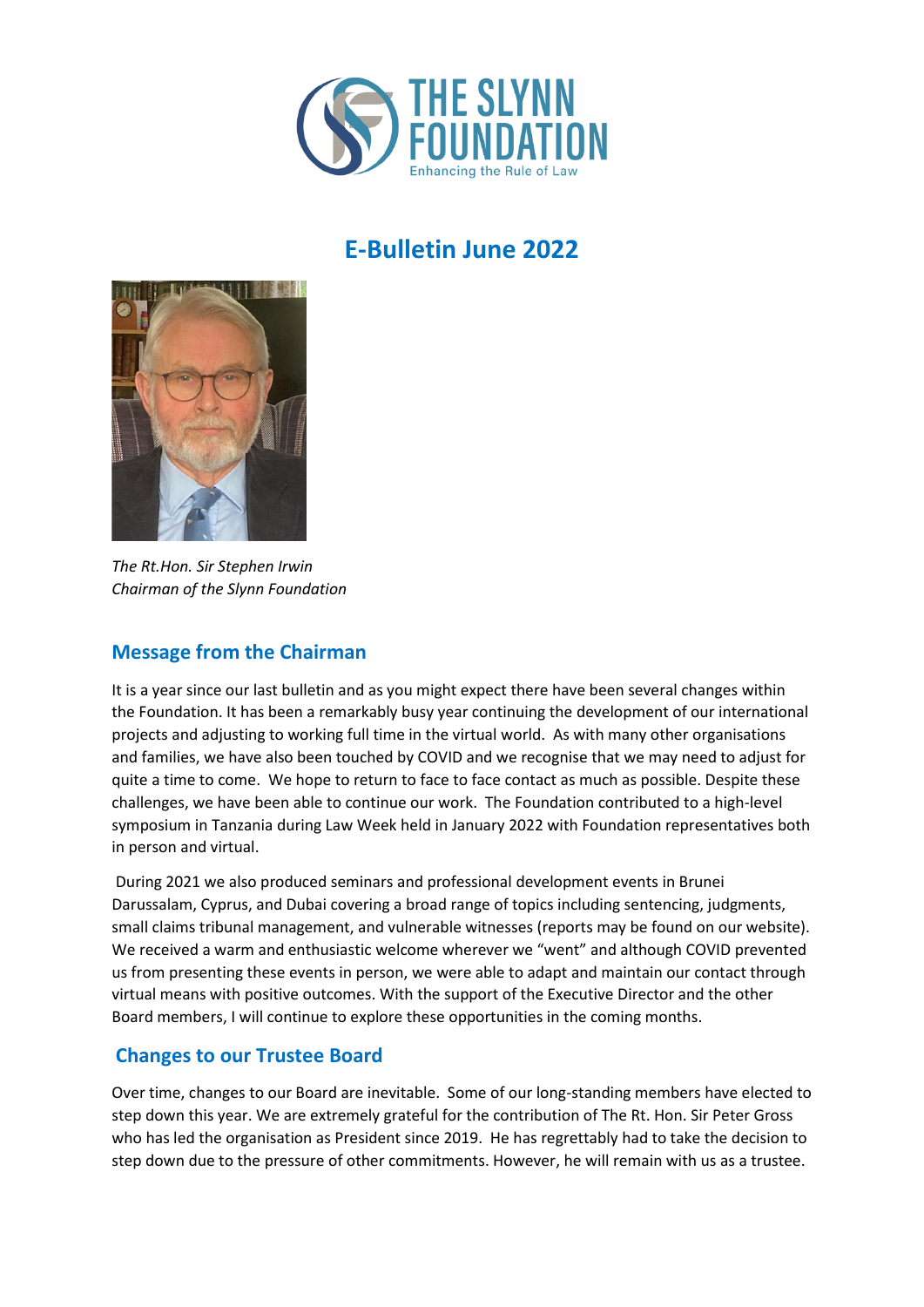

Mr Peter Williamson has retired from his role as Chair after rather more than a decade in the role. He has agreed to remain a trustee until the end of the year, which will be of great help in ensuring continuity. Peter has made a huge contribution to the development of the Foundation during his Chairmanship, and we are greatly in his debt.

I will mention other trustees by name when they reach the end of their term.

#### Executive Administrator

Our Executive Administrator Ms Ruth Eldon has retired after serving with the Foundation since 2006. We thank her for her long service and wish her well.

Earlier this year, the Board recruited four new members and I am delighted to welcome them to the Foundation.

(in alphabetical order)

Ms Merethe Borge McLeod

Ms Claire Lindley

Sir Howard Morrison QC KCMG

The Rt Hon. James Wolffe QC

Further details may be found on our [website](https://www.slynn-foundation.org/about-1)

Support the Foundation

If you would like to do more to support the work of the Foundation, please click here. These gifts increase the scope of the work we do.

## **Slynn News**

#### **Brunei**

The Foundation received an invitation from the British High Commission and the Supreme Court of Brunei Darussalam to present a series of seminars for the judiciary.

Although COVID delayed our original plans for this event the Foundation presented seminars on two consecutive Saturdays in the early morning hours, during November 2021 to an audience including the Chief Justice, Attorney General, British High Commissioner and senior judiciary. The first seminar was presented by Slynn Trustee Dame Maura McGowan on judgment writing, and the second presentation by Mr Nicholas Vineall QC, Vice Chairman of the English Bar, on the legal profession. The session chairs were Foundation President, The Rt Hon. Sir Peter Gross and Chairman, Mr Peter Williamson. We are grateful to our speakers and chairs for their support of these important events.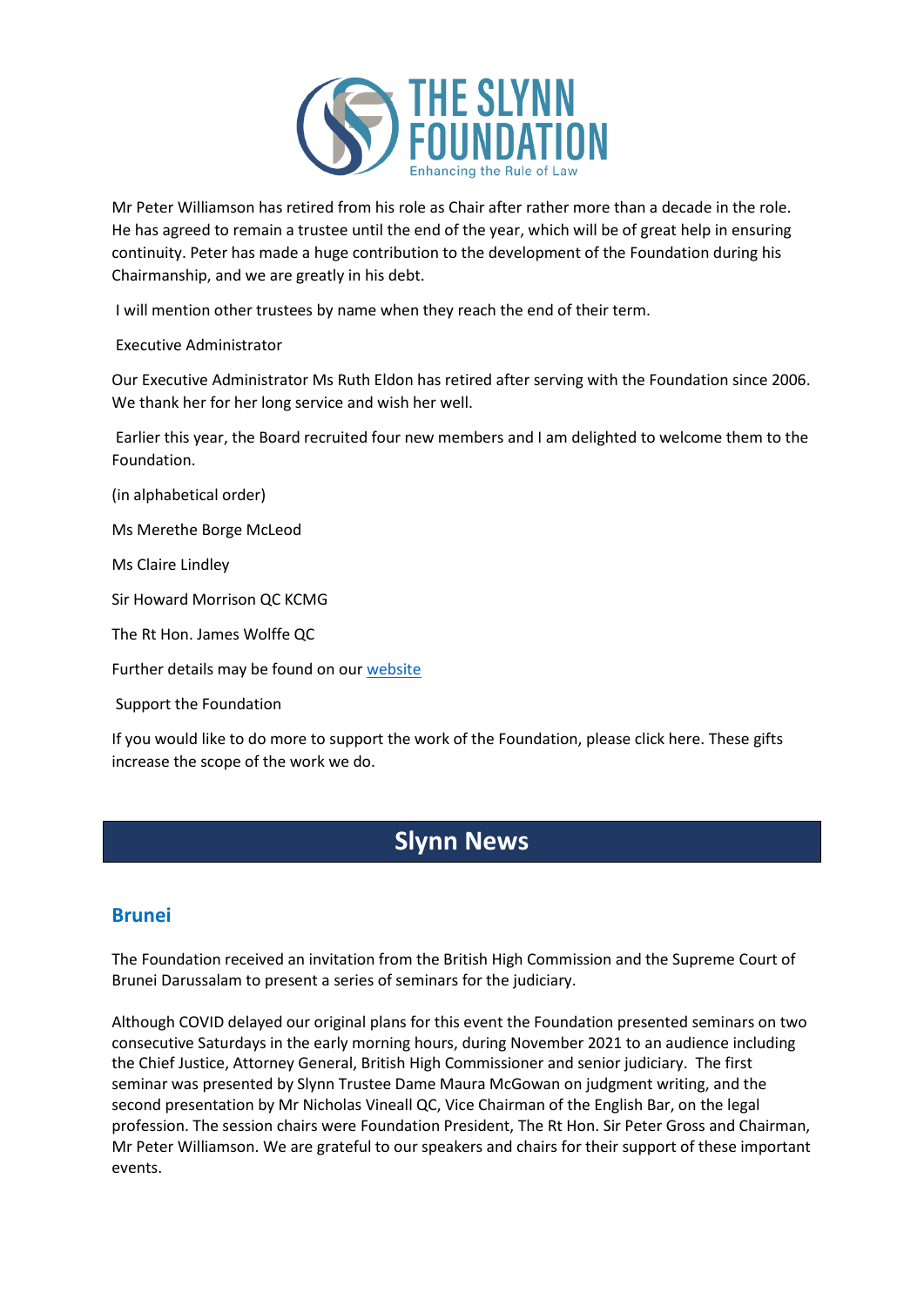

The two events were well received and resulted in a further seminar on sentencing held in March 2022. We are grateful to Lord Justice Holroyde of the Sentencing Council for his presentation and Sir Stephen Irwin who chaired the session.

### **Cyprus**

In 2021, the Foundation was approached by Public Administration International (PAI) to consider a joint event in Cyprus at the request of the British High Commission in Nicosia.

The events focused on professional development for lawyers and the judiciary. The seminars were held over two separate sessions each focusing on one of the two professional groups. Topics included: case management, commercial courts, and vulnerable witnesses. We are grateful for the contribution of HH Justice Angela Rafferty QC and Foundation trustees, the Rt. Hon Sir Stephen Irwin, who chaired the sessions, the Rt. Hon. Sir Simon Picken and Ms Angela Pinto QC for their contributions to this project.

#### **Dubai**

In April 2021, the Foundation received a request to assist the Dubai International Financial Courts with a series of professional development sessions for its young judges. Although the sessions were originally planned for presentation in person, COVID restrictions required that the presentations be virtual. The Foundation adapted its plan to create a series of pre-recorded sessions, supported by live online sessions. Topics were tailored to meet the specific needs of the courts and the Foundation are grateful to senior judges who supported the online sessions. We would like to give special thanks to Lady Justice Andrews, Michael Walker CBE, Senior Costs Judge, Andrew Gordon Saker, and Mr Steven Thompson QC for their contribution to this project.

#### **Fellowship**

In light of the 2021 world-wide outbreak of COVID-19, the Foundation was unable to offer its normal fellowships programme. The Board of Trustees wished to put funds to another charitable cause and focussed on the plight of women judges forced to flee Afghanistan, after the resurgence of the Taliban. The Board agreed to grant the monies through a programme run by the Association of Women Judges in the United Kingdom. This programme benefits the women judges by offering help with bare essentials, together additional education to rebuild their lives in England. The Foundation is grateful to our trustee the Hon. Justice Maura McGowan for bringing this charity and its worthy recipients to the attention of the Board.